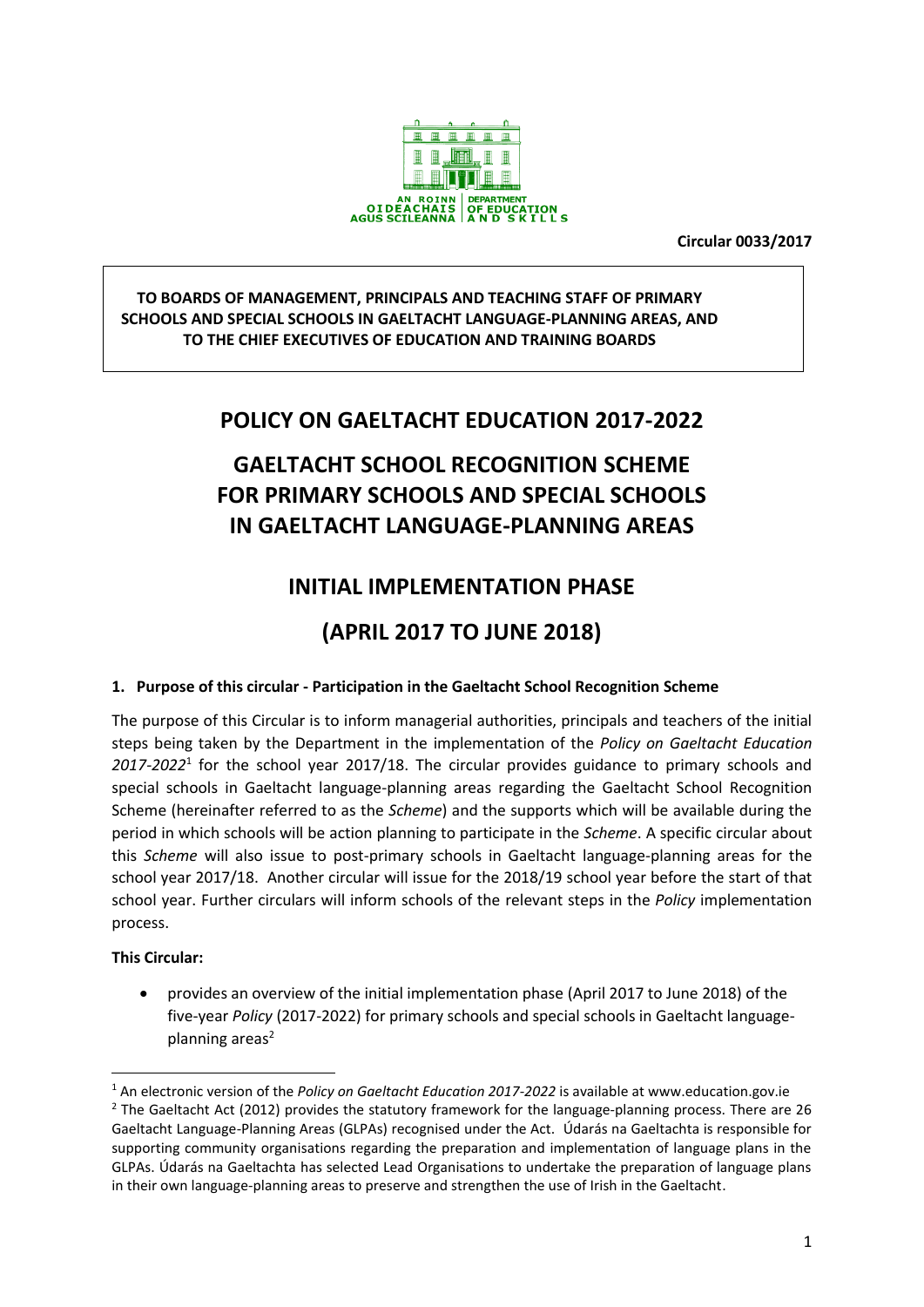- sets out the procedures for expressions of interest by schools to participate in the *Scheme*
- invites primary schools and special schools in Gaeltacht language-planning areas to complete **an expression of interest form** to participate in the *Scheme*
- outlines the supports which will be available to schools participating in the *Scheme* to strengthen the action-planning process
- sets out a summary of the actions to be undertaken by primary schools and special schools in Gaeltacht language-planning areas participating in the *Scheme*, April 2017 to June 2018
- outlines the action-planning requirements for schools participating in the *Scheme* to fulfil language-based criteria
- outlines how supports available to schools that choose to participate in the *Scheme* will be co-ordinated*.*

Attached as Appendix 1 and Appendix 2 are:

- An expression of interest form to be completed for the Gaeltacht School Recognition Scheme (to be returned to the Gaeltacht Education Unit no later than 15 June 2017)
- An example of a template for the action plan for improvement linked to the language-based criteria for recognition as a Gaeltacht primary school or Gaeltacht special school (this is not required at the initial expression of interest stage).

#### **2. Background – Policy on Gaeltacht Education 2017-2022**

The Department of Education and Skills' (hereinafter referred to as the Department) *Policy on Gaeltacht Education 2017-2022* (hereinafter referred to as the *Policy*) sets out a comprehensive strategy for education in the Gaeltacht. The *Policy*, which was published in October 2016, is consistent with the Government's *20-Year Strategy for the Irish Language 2010 - 2030* and is one of the Department's commitments included in the *Action Plan for Education 2016–2019*.

The overarching goal of the *Policy* is to ensure the availability of a high quality and relevant Irishmedium education in Gaeltacht schools and, in this way, to support and encourage the use of Irish in Gaeltacht communities. The *Policy* supports immersion education and the use of Irish as the language of communication and instruction to assist with the language acquisition of learners of Irish and the language enrichment of native speakers. In recognition of the challenges faced by Gaeltacht schools, the Department of Education and Skills is committed to ensuring that a dedicated and proportionate range of supports is provided to develop the capacity of recognised Gaeltacht schools to meet the objective of providing high quality Irish-medium education.

A Gaeltacht school is currently defined on the basis of geographical location in a recognised Gaeltacht area. The Gaeltacht Act, 2012 provides for a redefinition of Gaeltacht areas based on language criteria instead of geography. Schools located in Gaeltacht language-planning areas are now eligible to seek recognition as Gaeltacht Schools on the basis of implementing specific language criteria, set out in section 3.2 of this Circular, and on condition that they are participating in the language-planning processes under the Gaeltacht Act, 2012.

The broad-ranging actions and supports designed to facilitate implementation of the five-year Policy are set out under the following seven headings:

- 1) Strengthening the structure of educational provision
- 2) Improving the quality of teaching through Irish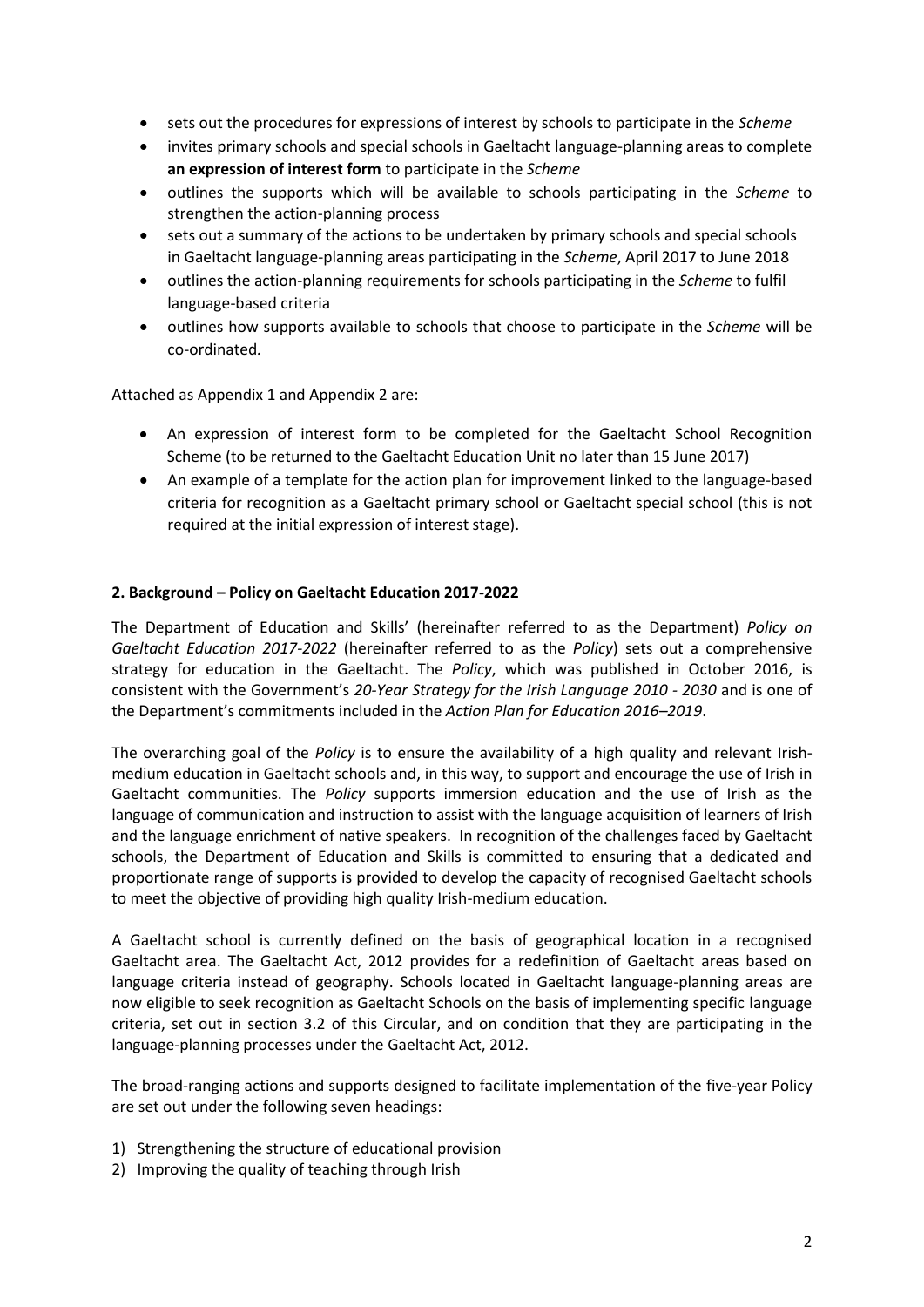- 3) Building the capacity of school leaders and school management
- 4) Improving the curriculum for Irish
- 5) Improving language resources and supports
- 6) Strengthening early-years' educational provision
- 7) Building awareness of the benefits of Irish-medium education, communicating with, and supporting parents.

**The implementation of the** *Policy* **in schools will begin on a phased basis during the 2017/18 school year. Certain actions will be prioritised in 2017/18. These** *Policy* **implementation actions will be extended and further actions added over the five-year term of the** *Policy***, as resources permit.**

The Department's Inspectorate and the Educational Research Centre (ERC) will collaborate on the evaluation of the impact of the *Policy* throughout its term.

#### **2.1 Consultation and community involvement**

The *Policy*'s actions to strengthen education through Irish in the Gaeltacht are grounded on the principles of partnership and collaboration with local school communities. In order to ensure the successful implementation of the *Policy*, each school participating in the Gaeltacht School Recognition Scheme will be required to support its school community by participating in the local language-planning process and by contributing to the use and maintenance of Irish in the school and local Gaeltacht community. In order to participate in the *Scheme,* a school must create a link with the group or committee responsible for the language plan in the Gaeltacht language-planning area.

Primary schools recognised as Gaeltacht schools are expected to foster links with *naíonraí* to strengthen transitions between early-years settings and primary schools in the Gaeltacht. This should help to ensure progression in the Irish-language development of both native speakers and learners of Irish as they move from Irish-medium early-years' settings to primary school.

Key stakeholders, including the Department of Education and Skills, An Chomhairle um Oideachas Gaeltachta agus Gaelscolaíochta (COGG), the Department of Arts, Heritage, Regional, Rural and Gaeltacht Affairs (DAHRRGA), the Department of Children and Youth Affairs (DCYA), teacher education providers, school management authorities, school communities (principal, teachers, ancillary staff, pupils and parents) all have particular responsibilities to progress the *Policy* actions.

The Gaeltacht Education Policy Advisory Committee (hereinafter referred to as the Advisory Committee), comprising representatives from the Department and its Agencies, and external stakeholders, has been established to provide advice and feedback on the implementation of actions within the *Policy.* The Advisory Committee will identify challenges and opportunities, as they arise, to support the effective implementation of the *Policy*. A full list of the membership of the Advisory Committee is attached at Appendix 3.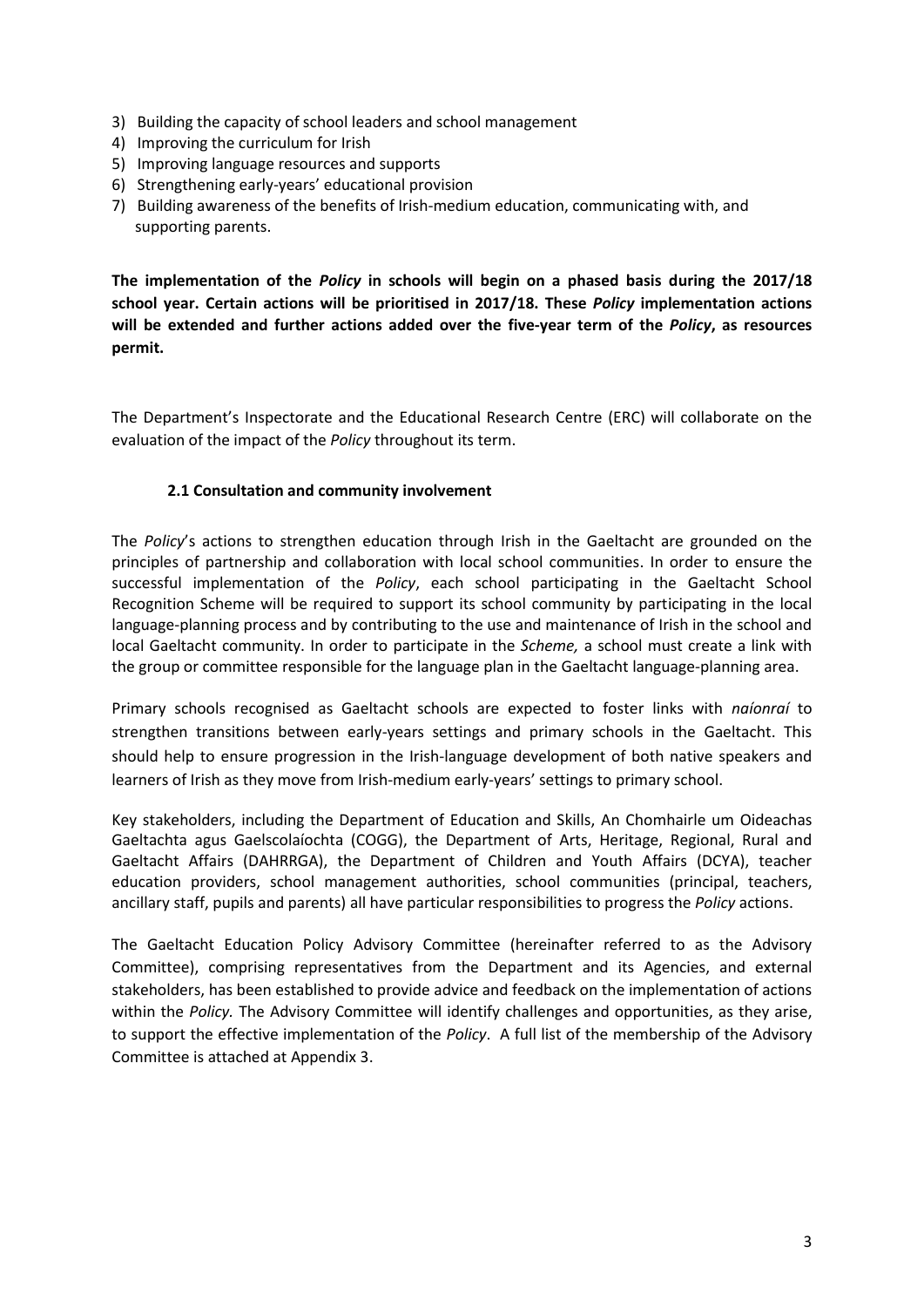#### **3. Participation in the Gaeltacht School Recognition Scheme**

#### **3.1 Expression of interest in the Scheme**

Under the terms of the *Policy,* schools located in Gaeltacht language-planning areas are now invited to complete an Expression of Interest Form to participate in the *Scheme*. Schools expressing an interest in participating in the *Scheme* must, through their self-evaluation processes, develop an action plan for improvement. This action plan should clearly illustrate how the school will progress towards compliance with the language-based criteria, as set out in section 3.2 below*.* The board of management and the school community should be involved in the decision to complete the Expression of Interest Form for participation in the *Scheme*. The board of management should also liaise with the local language-planning committee before making its decision.

Under the Gaeltacht Act, 2012, there is an important requirement regarding a school's participation in the language-planning process in order to foster links with the lead organisation which is responsible for the preparation and implementation of the language plan in the language-planning area in which the school is located. This means that the school would assist with the promotion and use of Irish in the school and in the local Gaeltacht community.

The Department strongly advises schools to participate in the *Scheme* from the start, in view of the educational advantages regarding language learning, and also as a means of responding positively to the current challenges facing the status of Irish as a community language in the Gaeltacht. While early participation in the *Scheme* will expedite the realisation of the *Policy's* objectives, schools in Gaeltacht language-planning areas will be given the option to participate in the *Scheme* at a later stage during the five-year term of the *Policy.*

An awareness-raising campaign to generate interest in the *Scheme* will be organised in collaboration with the other relevant Government Departments and agencies to support schools and their communities in this important decision-making process.

When a school has made the decision, in consultation with its school community, an **Expression of Interest Form** at Appendix 1 must then be completed and sent electronically to [aog@education.gov.ie](mailto:aog@education.gov.ie) or by normal post to: An tAonad um Oideachas Gaeltachta, An Roinn Oideachais agus Scileanna, Bloc 3, Sráid Maoilbhríde, Baile Átha Cliath 1, DO1 RC96 **not later than 15 June 2017**.

### **3.2 Language-based criteria for recognition as a Gaeltacht primary school**

An action plan for improvement will set out the way in which the primary school intends to fulfil the language-based criteria below, in a phased manner, **within the five-year term of the** *Policy***.**

While working towards attaining recognition as a Gaeltacht primary school, and with the additional supports which will be provided, **primary schools participating in the** *Scheme* **will be expected to:**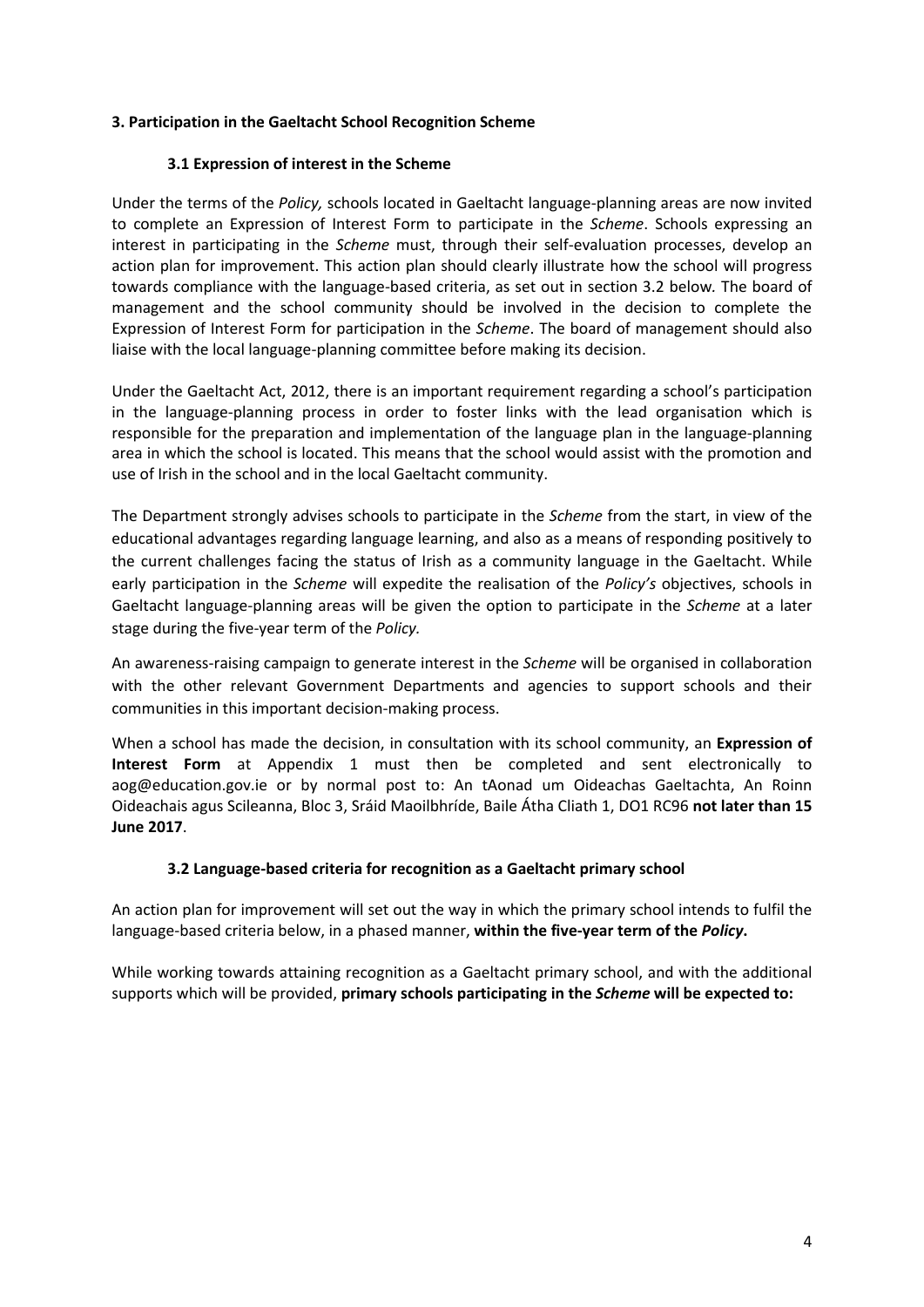|     | Language-based criteria for recognition as a Gaeltacht primary school                                                                                                                                                                                                                                                                                                                     |
|-----|-------------------------------------------------------------------------------------------------------------------------------------------------------------------------------------------------------------------------------------------------------------------------------------------------------------------------------------------------------------------------------------------|
| 1.  | Implement a two-year total-immersion programme <sup>3</sup> through Irish in infant classes, during<br>which no English will be taught                                                                                                                                                                                                                                                    |
| 2.  | Implement a total-immersion approach, where all areas of learning, apart from English, will<br>be taught through Irish                                                                                                                                                                                                                                                                    |
| 3.  | Deliver high quality educational experiences through Irish to all pupils, focusing particular<br>attention on the differentiated language needs of native Irish speakers, <sup>4</sup> as well as learners of<br>Irish                                                                                                                                                                    |
| 4.  | Develop a whole-school action plan for improvement that will:<br>set out how the school will ensure the use of Irish as the language of communication,<br>instruction and socialisation within the school and<br>communicate and promote the benefits of learning Irish and learning through Irish<br>to the school community (principal, staff, pupils, parents and board of management) |
| 5.  | Review the quality of educational provision through Irish to ensure continuous improvement<br>through the school self-evaluation (SSE) process                                                                                                                                                                                                                                            |
| 6.  | Provide Irish-language learning experiences in accordance with the L1 <sup>5</sup> learning outcomes in<br>the Primary Language Curriculum for Gaeltacht and Irish-medium schools                                                                                                                                                                                                         |
| 7.  | Use Irish-language resources <sup>6</sup> to support the teaching of all curricular areas through Irish,<br>apart from the English curriculum                                                                                                                                                                                                                                             |
| 8.  | Deliver curricular, co-curricular, and extra-curricular activities (where provided) through Irish                                                                                                                                                                                                                                                                                         |
| 9.  | Support their school community in the language-planning process (under the Gaeltacht Act,<br>2012) by contributing to the use and maintenance of Irish in the school and local Gaeltacht<br>community                                                                                                                                                                                     |
| 10. | Prioritise the use of Irish in communicating with parents, the local community and other<br>parties                                                                                                                                                                                                                                                                                       |
| 11. | Establish useful and mutually-beneficial language and cultural links with local Irish-medium<br>early-years settings (naíonraí)                                                                                                                                                                                                                                                           |
| 12. | Establish useful and mutually-beneficial language and cultural links with local Irish-medium<br>post-primary schools and other Irish-medium primary schools                                                                                                                                                                                                                               |
| 13. | Make every effort to recruit teaching and ancillary staff that are proficient in Irish, and have a<br>knowledge and understanding of pedagogical practice relevant to teaching through Irish as<br>well as an understanding of the language and cultural dynamics of the Gaeltacht.                                                                                                       |

 $\overline{a}$ 

<sup>&</sup>lt;sup>3</sup> A total-immersion programme in infant classes means that the learning environment operates solely through Irish and the teaching of English will commence from first class. This enables the fuller development of children's Irish-language capacities in infant classes.

<sup>&</sup>lt;sup>4</sup> A native speaker of Irish is defined as a child who is raised through Irish in an Irish-language community and whose parents speak Irish as the main language of communication in the home, such being declared at the point of enrolment for school (*Policy on Gaeltacht Education 2017-2022*, p 11)

<sup>&</sup>lt;sup>5</sup> L1 refers to Irish as the main language of the school in relation to teaching and learning, and communication in official, administrative and recreational affairs.

<sup>&</sup>lt;sup>6</sup> The COGG website www.cogg.ie provides a variety of resources to support teaching through Irish in primary and post-primary schools in Gaeltacht language-planning areas.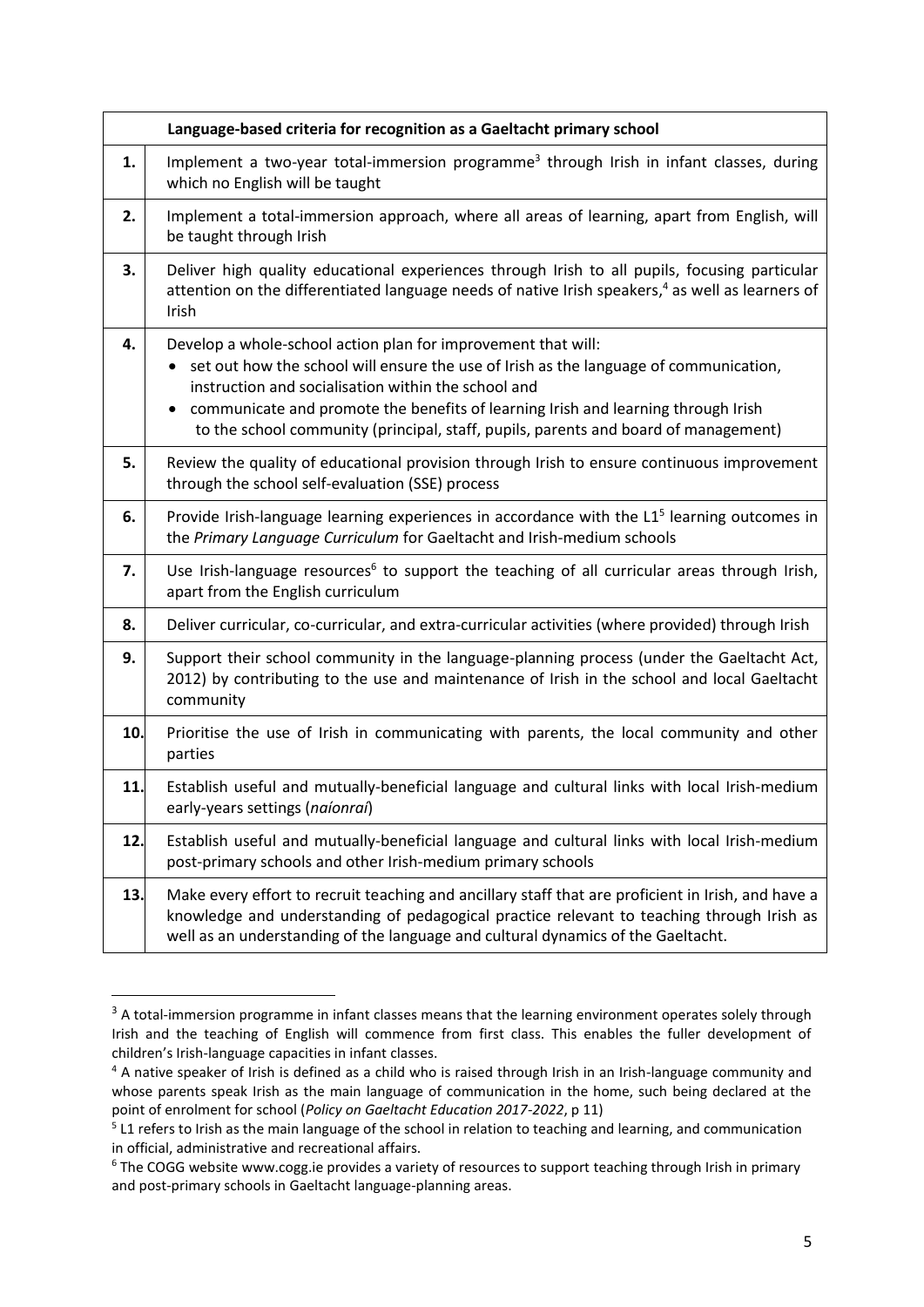### **4. Programme of supports for primary schools and special schools to participate in the** *Scheme*  **(September 2017 to June 2018)**

- **Seminars for school communities:** In Autumn 2017, COGG, in collaboration with the Department and other interested parties, will coordinate seminars intended to raise the awareness of boards of management, parents and representatives from language-planning committees. These seminars will be organised on a cluster basis in Gaeltacht languageplanning areas. The objective of the seminars is to raise awareness to support and enhance Irish-medium education in schools participating in the *Scheme*.
- **Continuing Professional Development (CPD):** Primary schools and special schools participating in the *Scheme* will be provided with additional CPD, which will be co-ordinated by COGG in conjunction with relevant support services and the Inspectorate. This CPD will comprise two seminars for principals and teaching staff in Autumn 2017 to assist schools to ensure that there is a whole-school focus in their action-planning processes to enhance the quality of education through Irish. This CPD will involve one full-day school closure for CPD in primary schools expressing interest in participation in the *Scheme* in Autumn 2017. Follow-up workshops will be provided in school clusters from January to June 2018 in response to identified local needs to strengthen Irish-medium educational provision. If necessary, and as resources permit, substitution for attendance at these seminars/workshops will be provided.

**A schedule of the information seminars and CPD for primary schools and special schools participating in the** *Scheme* **will be provided by COGG in collaboration with other support services, as necessary, in advance of each school term.** 

 **Two additional release/administrative days to support action planning in the school year from September to December 2017:** In order to support primary schools participating in the *Scheme*, two additional release days, with substitution cover, will be provided for teaching principals participating in the *Scheme* from **September to December 2017**. The two additional release days must be used by primary schools in the period September to December 2017 for the purpose of progressing the action-planning process linked to the language-based criteria for Gaeltacht school recognition, as set out in section 3.2.

In the case of primary schools with administrative principals that are participating in the *Scheme*, two additional release days will be provided **from September to December 2017** with substitution cover for one member of the teaching staff to support administrative principals in their action-planning processes.

- **Inspectorate Support**: A dedicated team of inspectors will provide advice, support and feedback to schools on their target-setting and whole-school action planning for improvement using language-based criteria for recognition as a Gaeltacht school.
- **Grant allocation:** On approval of a school's whole-school action plan for improvement, and in preparing for the implementation of the action plan, a grant will be allocated to each primary school and special school participating in the *Scheme*, in April to June 2018, to pay for additional Irish-medium resources. Primary and special schools will be required to retain all records of expenditure incurred for audit purposes in accordance with public procurement procedures.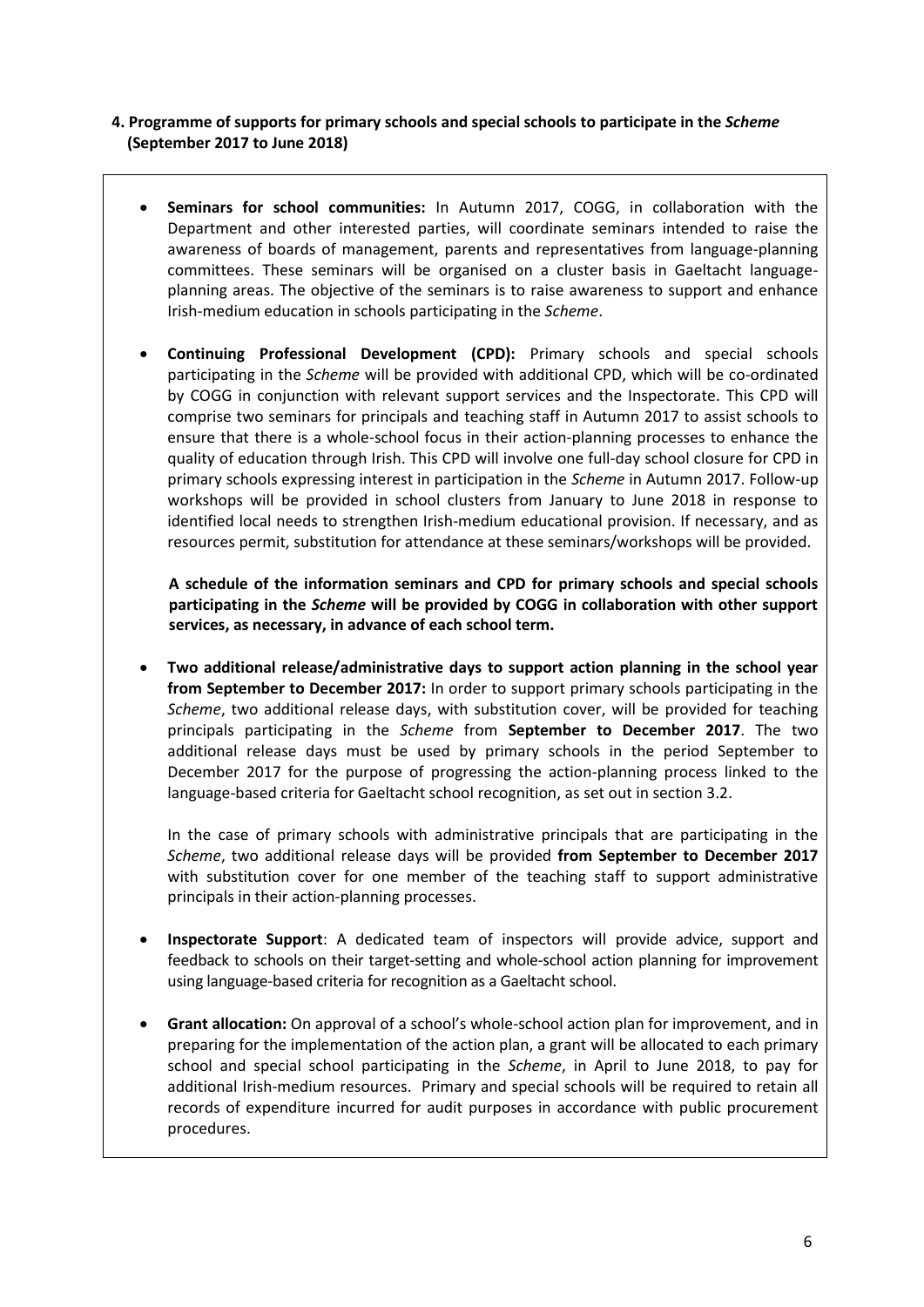It should be noted, that only those primary schools and special schools in Gaeltacht languageplanning areas that register an interest in participating in the *Scheme* shall be entitled to the **additional release days** from September to December 2017 in order to advance the action-planning process linked to language-based criteria. Those schools are required to attend the CPD on actionplanning for improvement of the quality of education through Irish. The allocation of grants to participating schools for additional supports through Irish, and other future supports under this *Scheme,* shall be dependent on the approval of participating schools' action plans by the Department's Inspectorate.

### **5. Summary of actions for primary schools in Gaeltacht language-planning areas from April 2017 to June 2018**

Each school participating in the *Scheme* will be obliged to draft an action plan focussing on improvements in their Irish-medium educational provision that is linked to language-based criteria and the specific school context, as referenced in section 3.2 of this circular. Following the approval of schools' action plans by the Department of Education and Skills in **Spring 2018**, schools will be granted additional supports, as the *Scheme* commences, and as each stage of the *Scheme* is successfully completed.

| <b>Summary of Activities</b>                                                                                                                                                                                                                                                                                                                                                                                                                                                                                                 | <b>Timeframe / Deadline</b>       |  |  |
|------------------------------------------------------------------------------------------------------------------------------------------------------------------------------------------------------------------------------------------------------------------------------------------------------------------------------------------------------------------------------------------------------------------------------------------------------------------------------------------------------------------------------|-----------------------------------|--|--|
| Expression of interest form to be completed: In order to participate in<br>the Scheme, complete the expression of interest form at Appendix 1<br>and return it electronically to aog@education.gov.ie or by normal post<br>to: An tAonad um Oideachas Gaeltachta, An Roinn Oideachais agus<br>Scileanna, Bloc 3, Sráid Maoilbhríde, Baile Átha Cliath 1, DO1 RC96                                                                                                                                                            | April to<br>15 June 2017          |  |  |
| Continuing Professional Development: In Autumn 2017, continuing<br>development<br>professional<br>will<br>the<br>commence<br>regarding<br>implementation of the Policy and action-planning for improvement of<br>Irish-medium education, which principals and teachers who expressed<br>an interest in participating in the Scheme must attend. A schedule of<br>the information seminars and CPD will be provided by COGG in<br>collaboration with other support services, as necessary, in advance of<br>each school term. | 2017<br>From<br>Autumn<br>onwards |  |  |
| Action Plan: Each school participating in the Scheme must develop an<br>action plan, which focuses on the improvement of Irish-medium<br>education, and which includes, as appropriate, the language-based<br>criteria and the specific language context in which the school is<br>operating. This action plan will be shared with the inspector supporting<br>the school, and feedback will be provided on the merit of the plan, as<br>part of the advisory and support process.                                           | September<br>2017<br>January 2018 |  |  |
| Submit action plan to the Department: The board of management of<br>each school expressing an interest in participating in the Scheme, will<br>submit its action plan for improvement to the Department for approval<br>for participation in the next stage of the Scheme.                                                                                                                                                                                                                                                   | 31 January 2018                   |  |  |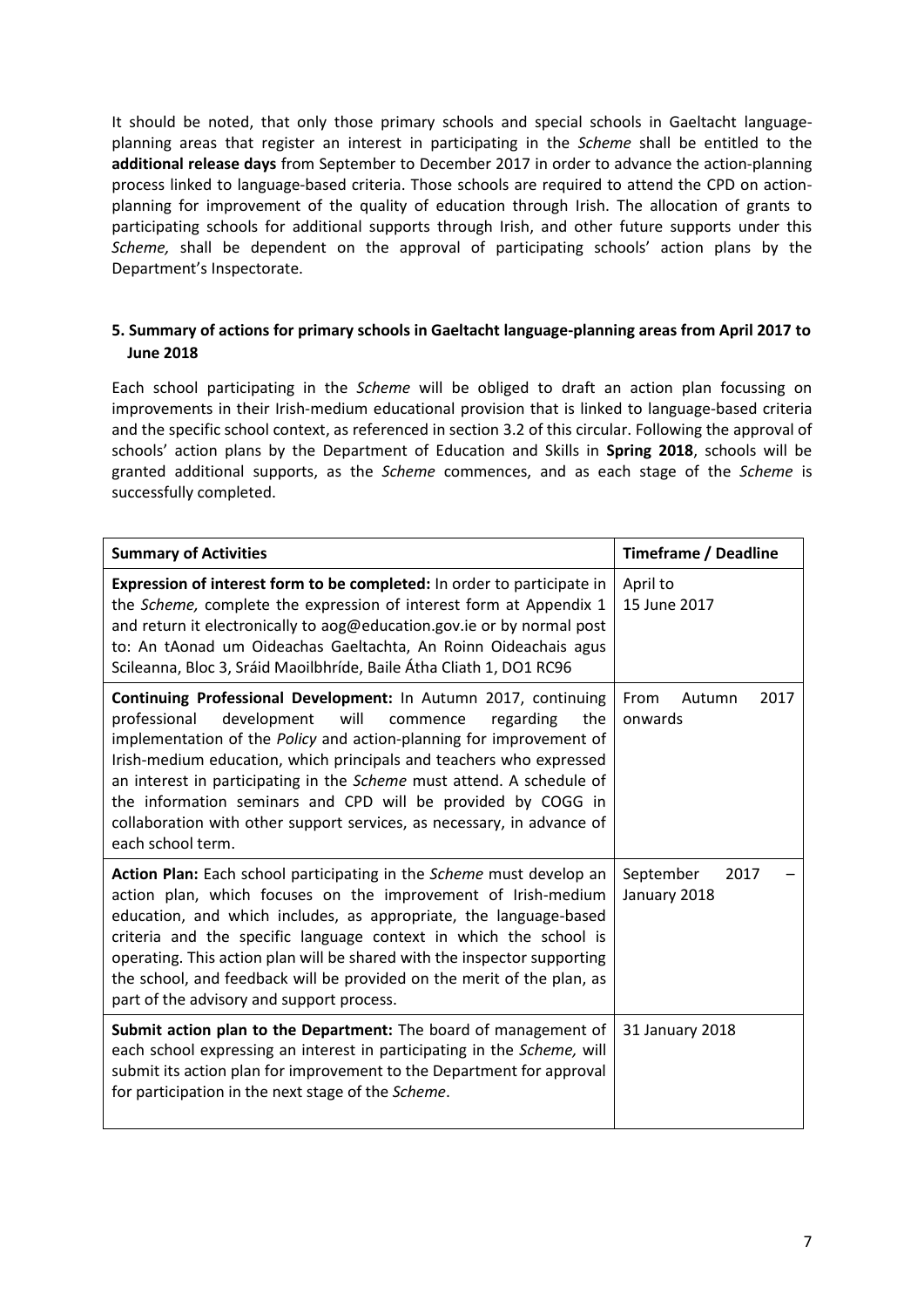| <b>Summary of Activities</b>                                                                                                                                                                                                                                                                                    | <b>Timeframe / Deadline</b> |  |  |
|-----------------------------------------------------------------------------------------------------------------------------------------------------------------------------------------------------------------------------------------------------------------------------------------------------------------|-----------------------------|--|--|
| <b>Review of action plan:</b> Each action plan for improvement will be<br>reviewed by the Department and discussions will be held with the<br>school and/or additional inspection visits will be made to individual<br>schools or school clusters, where further clarification is required.                     | February to March 2018      |  |  |
| <b>Outcome of action-plan review:</b> The board of management of each<br>school will be informed of the outcome of the review of its action plan<br>to inform the board if it may participate in the next stage of the<br>Scheme.                                                                               | April 2018                  |  |  |
| Allocation of grants: Depending on the outcome of the review, and<br>following approval of the action plan, each school in the Scheme will<br>be allocated a grant which will assist with the cost arising from the<br>purchase of additional resources to support the provision of education<br>through Irish. | April to June 2018          |  |  |
| <b>Schools participating in the Scheme:</b> A list of the schools participating<br>in the Scheme will be published on the Department's website                                                                                                                                                                  | Summer 2018                 |  |  |
| Implementation of action plan: Each school in the Scheme will<br>commence implementation of its action plan for improvement which<br>must fulfil the language-based criteria and relates to the specific<br>context in which the school is operating as regards the use of Irish.                               | From September 2018         |  |  |

### **6. School self-evaluation and whole-school action planning to strengthen Irish-medium education**

The Department adopted school self-evaluation (SSE) as the strategy for school improvement in 2012. This builds on the school-development planning process, which schools are required to engage in under the Education Act, 1998. Through SSE, schools reflect on and review their day-to-day management practices and their policies, with a particular focus on teaching and learning. SSE provides all schools with an internal process for developing, progressing, reviewing and updating action-plans for improvement on an annual basis. SSE provides each school in Gaeltacht languageplanning areas with a framework for developing its own action-plan to strengthen Irish-medium educational provision.

Schools in Gaeltacht language-planning areas participating in the *Scheme* should, within their own particular contexts, use the SSE process when planning for improvement to strengthen Irish-medium education, and partnership with parents and others. The SSE and school-development planning processes that schools use are vital to each school's preparation of its application to participate in the *Scheme*, and subsequently, to their whole-school action plan linked to language-based criteria. The action plan for improvement developed by schools participating in the *Scheme* will satisfy the requirements of SSE (as required under Circular 39/2016).

Primary schools in the DEIS (Delivering Equality of Opportunity in Schools)<sup>7</sup> programme are required to develop and implement improvement plans on a number of themes [literacy, numeracy, attendance, retention, progression, links with parents (home-school links) and with agencies in the

**.** 

<sup>7</sup> DEIS Plan (2017) available at: http://www.education.ie/en/Schools-Colleges/Services/DEIS-Delivering-Equality-of-Opportunity-in-Schools-/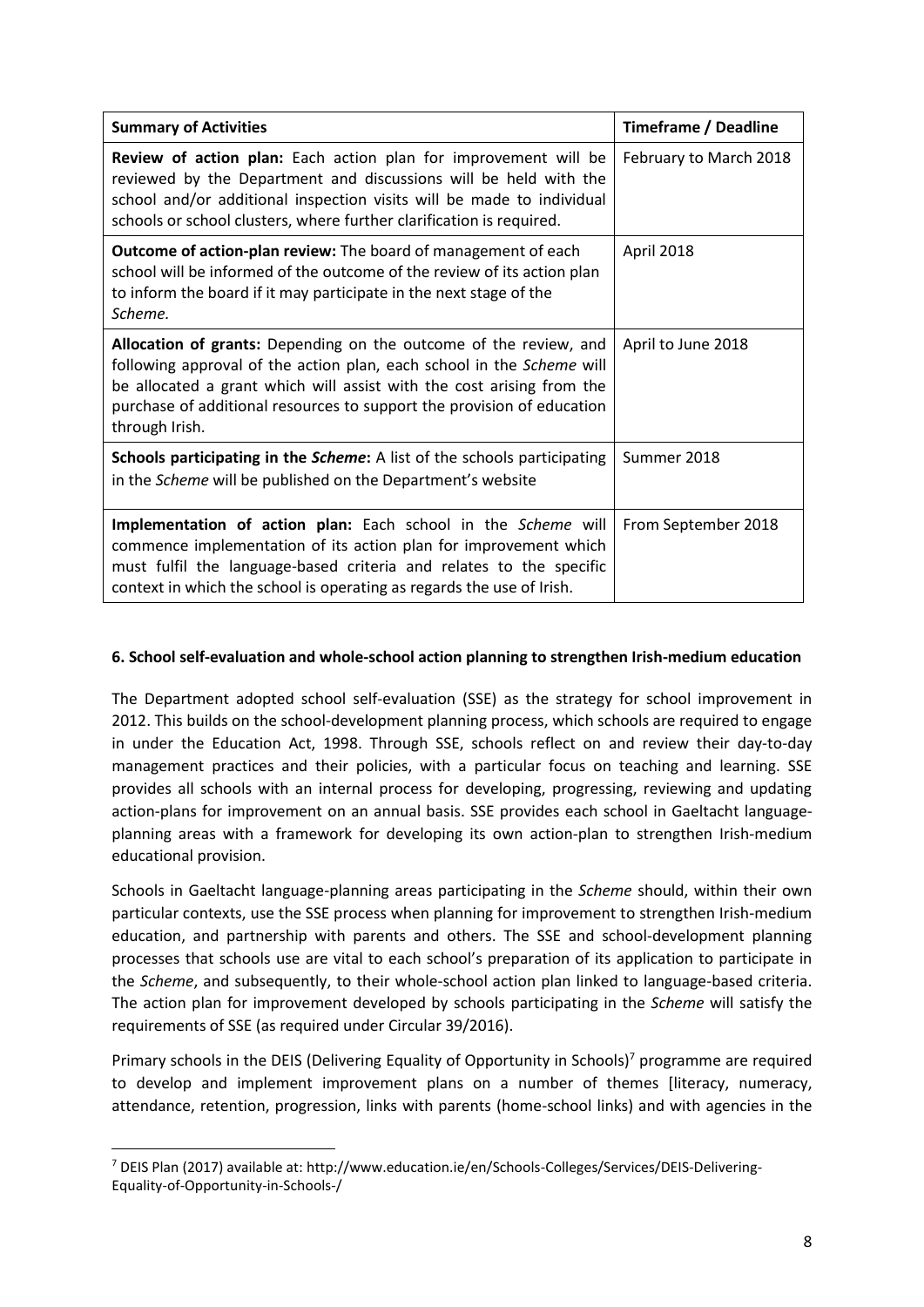community] as a condition of their participation in DEIS. These schools should combine their actionplanning for improvement in respect of the DEIS themes and action-planning linked to languagebased criteria in respect of recognition as a Gaeltacht school*.* **Hence, only one joint document is required containing an SSE report and an improvement plan, which covers the DEIS themes and the school's actions to strengthen education through Irish.**

Following schools' completion of the expression of interest form, primary schools and special schools participating in the *Scheme* will have a period of time from September 2017 to January 2018 to develop an action plan for improvement linked to language-based criteria and the school context. Principals from schools expressing an interest in the *Scheme* will be invited to attend CPD sessions from Autumn 2017 to assist them in developing a whole-school action plan for improvement, in order to meet the overarching goal of the *Policy* to improve the quality of Irish-medium education in Gaeltacht schools.

Another step towards participation in the *Scheme* is the approval of the whole-school action plan for improvement in Spring 2018. Subject to a positive outcome of the review of the plan, a grant for the purchase of additional resources that are specifically related to Irish-medium provision will be awarded to those schools following approval of their action plan.

An example of a template for an action plan linked to language-based criteria for recognition as a Gaeltacht primary school or special school is attached as Appendix 2. Schools may use these templates and adapt them to the school's context. Other samples are available on the SSE website at: [http://schoolself-evaluation.ie/primary/resources/reporting-sse/.](http://schoolself-evaluation.ie/primary/resources/reporting-sse/) Where relevant, the DEIS planning templates designed by the school development planning initiative may also be of assistance to schools. These are available at http://www.pdst.ie/node/975.

### **7. Allocation of additional resources and supports: January 2018 to June 2019**

#### *January 2018 to June 2018*

Once each school's whole-school action plan for improvement have been reviewed and approved by the Department in Spring 2018, a grant will be allocated to enable schools participating in the *Scheme* to purchase Irish-language resources, as outlined in section 4 and section 5 of this circular.

#### **September 2018 to June 2019**

A new circular will issue in Spring 2018 containing details of the additional dedicated resources and supports that will be provided for primary schools and special schools participating in the *Scheme* from September 2018. It is anticipated that such resources will include further CPD opportunities and language supports for schools.

#### **8. Lack of engagement with the process following application for Gaeltacht school recognition**

Under the *Policy*, schools in language-planning areas will be assisted, on a phased basis, towards full-immersion through Irish in order to attain recognition as a Gaeltacht school. The continuing participation of schools taking part in the *Scheme* will be contingent on satisfying the conditions of this circular. Schools must demonstrate adequate progress in the achievement of the languagebased criteria in their action-planning for improvement processes.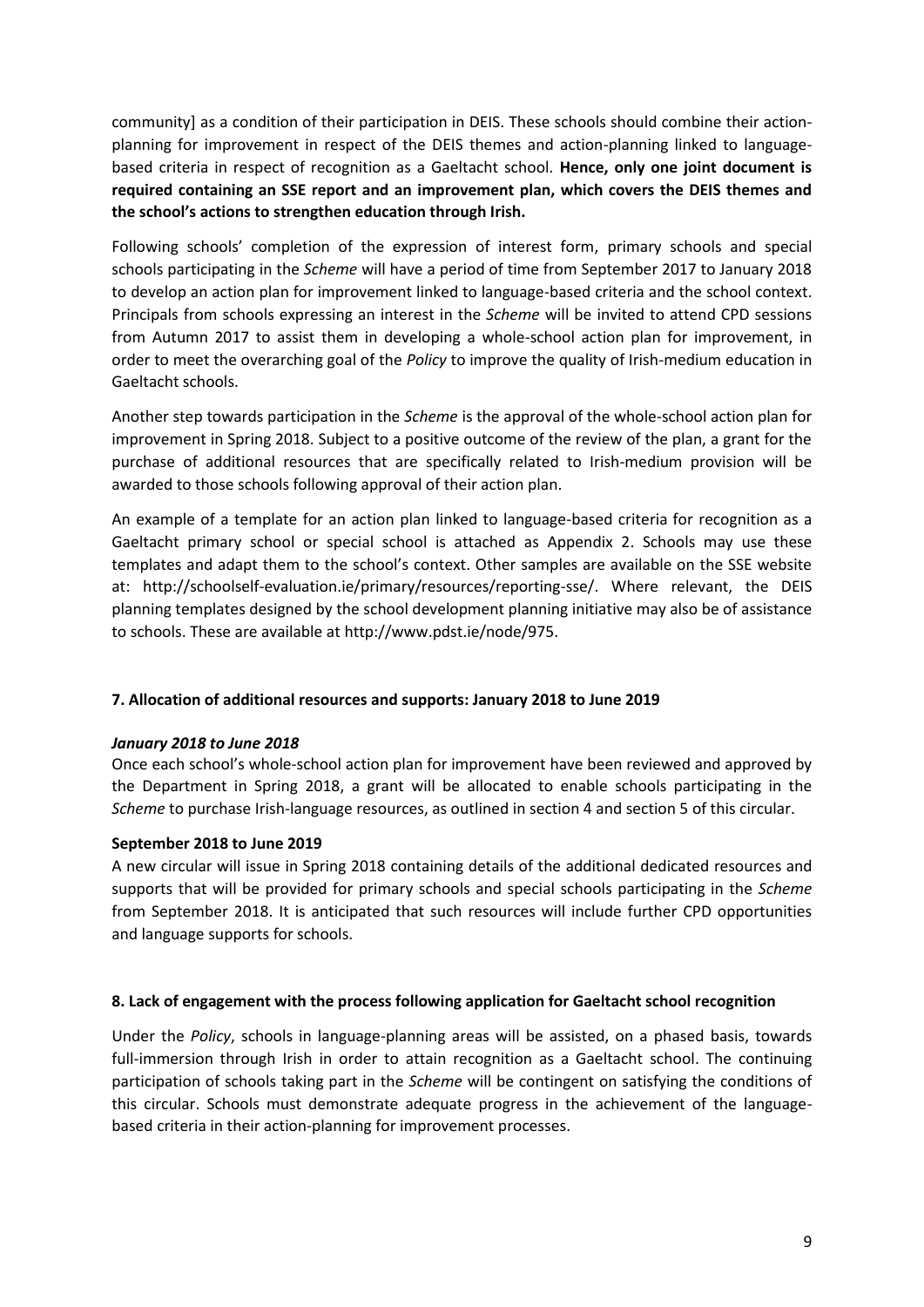### **8.1 Removal of a school from the Gaeltacht School Recognition Scheme**

Where the Department, at any time, is satisfied that the conditions of the *Scheme* are not being fulfilled/ complied with, the right is reserved to remove a school from the *Scheme.* The Inspectorate and the Department's Gaeltacht Education Unit will, as required, monitor progress in this regard, as appropriate.

In case of dissatisfaction with the Department's decision regarding any specific aspect of the administration of the Gaeltacht School Recognition Scheme, an appeal will be considered by an independent panel.

#### **9. Co-ordination of supports for implementation of the** *Policy* **(2017 – 2018)**

#### **9.1 Gaeltacht Education Unit**

The implementation of the *Policy* commenced with the establishment of a dedicated Gaeltacht Education Unit in the Department of Education and Skills to strengthen the structure of Irishmedium educational provision in Gaeltacht language-planning areas and to:

- manage and provide support for the phased implementation of the *Policy*
- administer and manage the Gaeltacht School Recognition Scheme and liaise with Gaeltacht communities and schools
- oversee the allocation of resources and supports to schools in collaboration with relevant sections of the Department and other agencies
- monitor the implementation of the *Scheme* in schools in collaboration with the Department's Inspectorate in order to strengthen Irish-medium educational provision.

### **9.2 An Chomhairle um Oideachas Gaeltachta agus Gaelscolaíochta (COGG) – Actions in 2017- 2018**

The Gaeltacht Education Unit will be supported by COGG in the implementation of the *Policy*. COGG will co-ordinate the delivery of particular supports and initiatives for Irish-medium Gaeltacht education in collaboration with the Gaeltacht Education Unit and various support services. Additional resources have been allocated to COGG to co-ordinate certain actions relating to the *Policy* to support schools opting to participate in the *Scheme*.

Measures to be implemented by COGG from 2017 to June 2018 include:

- the co-ordination of awareness-raising seminars on the *Scheme* and on the benefits of Irishmedium education for parents and representatives of boards of management and languageplanning lead organisations
- the co-ordination of the provision of CPD to the principals and teachers of schools participating in the *Scheme*
- the co-ordination of the development of networks for schools participating in the *Scheme*
- the provision of additional research bursaries to principals and/or teachers participating in the *Scheme* to engage in research on Irish-medium and Gaeltacht education.
- the further development and enhancement of the COGG website as an Irish-medium resource portal for schools in Gaeltacht language-planning areas, where high-quality Irishlanguage resources will be available.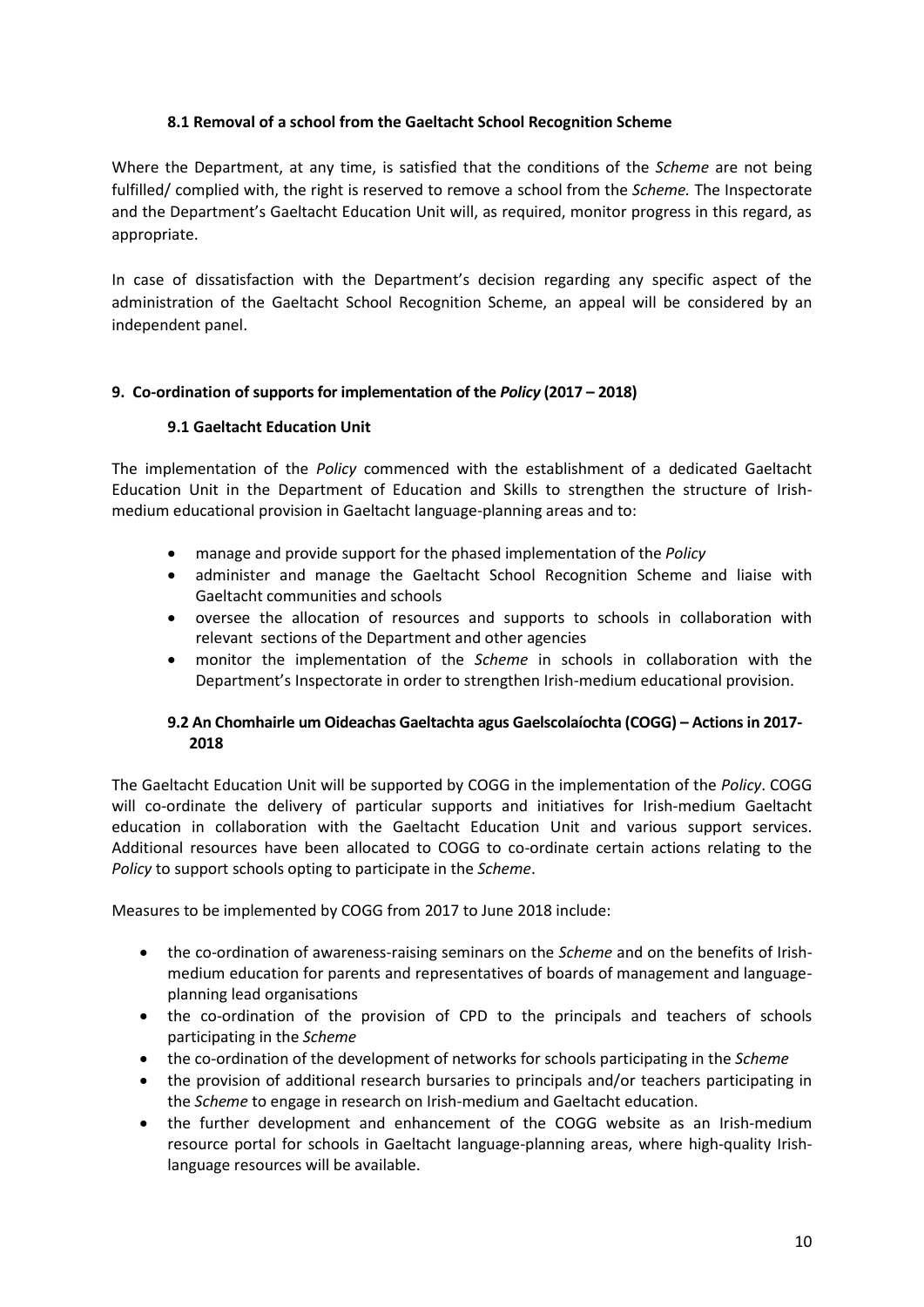#### **9.3 Support from the Inspectorate**

A team of inspectors has been assigned to assist in the work of the Gaeltacht Education Unit and to support and advise schools that opt to be recognised as Gaeltacht schools. From September 2017 onwards, these inspectors will:

- engage with clusters of schools that have opted to participate in the *Scheme* and provide support for them
- provide advice, support and feedback to schools on their target-setting and whole-school action planning for improvement using language-based criteria for recognition as a Gaeltacht school, as set out in section 3.2
- monitor and report on the impact of the *Policy* and on schools' achievement in relation to the language-based criteria
- provide advice, recommendations and report to the Department regarding the admission of schools and the continued participation of schools in the *Scheme.*

The Inspectorate will also work closely with COGG and the various school support services to ensure an integrated, consistent approach to school improvement in Irish-medium schools.

#### **10. Additional Information/Queries**

During the implementation phase, the Gaeltacht Education Unit will engage in close consultation with other relevant agencies, with the support of COGG, regarding the development of a communications strategy, the provision of information and guidance to schools, and the delivery of actions in the *Policy*.

Frequently-asked questions (FAQs) on the application process and on the implementation of the *Policy* will be available on the Department's website, and will be updated regularly to reflect the queries and feedback from schools and the Advisory Committee.

Queries in relation to the operation of the *Scheme* or other queries relating to the implementation of the *Policy* should be forwarded electronically to **[aog@education.gov.ie](mailto:aog@education.gov.ie)** or addressed to: **An tAonad um Oideachas Gaeltachta, An Roinn Oideachais agus Scileanna, Bloc 3, Sráid Maoilbhríde, Baile Átha Cliath 1, DO1 RC96**

**Principals of schools in Gaeltacht language-planning areas are asked to please bring this Circular to the attention of each member of the board of management, teachers (including those on leave of absence), the school patron, ancillary staff, parents/guardians, and the local school community. This circular may be accessed on the Department's website at: www.education.ie. An Irishlanguage version of this circular is also available on the Department's website.**

Dr Treasa Kirk Gaeltacht Education Unit Department of Education and Skills April 2017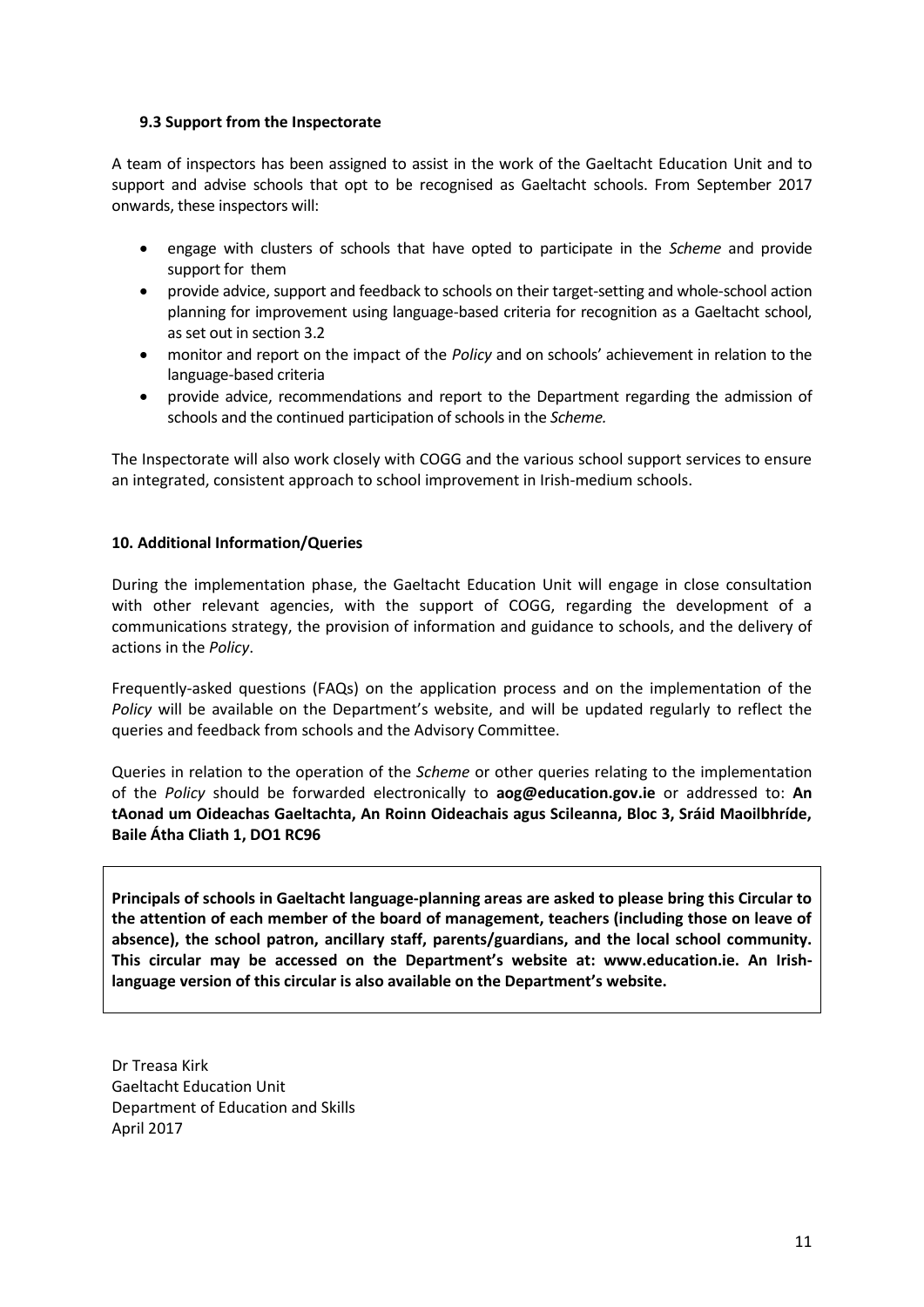# **Appendix 1:**

# **Expression of Interest Form for the Gaeltacht School Recognition Scheme**

# **To be completed by the management of primary schools / special schools in Gaeltacht language-planning areas**

**Please return your completed expression of interest form to the Gaeltacht Education Unit electronically to [aog@education.gov.ie](mailto:aog@education.gov.ie) or send it to the postal address: An tAonad um Oideachas Gaeltachta, An Roinn Oideachais agus Scileanna, Bloc 3, Sráid Maoilbhríde, Baile Átha Cliath 1, DO1 RC96 no later than 15 June 2017**

| <b>School Name:</b>    |         | <b>Roll Number:</b> |
|------------------------|---------|---------------------|
| <b>School address:</b> |         |                     |
| Phone number:          | E-mail: |                     |

**1) I wish to confirm that the content of Circular 0033/2017 and the Gaeltacht School Recognition Scheme was discussed at meetings with the teaching staff, the parents' association, and the board of management**

| Signed: |           | Signed: |                                               |  |  |
|---------|-----------|---------|-----------------------------------------------|--|--|
|         | Principal |         | <b>Chairperson of the Board of Management</b> |  |  |
| Date:   |           | Date:   |                                               |  |  |
|         |           |         |                                               |  |  |

**2) I wish to confirm that the content of Circular 0033/2017 and the Gaeltacht School Recognition Scheme was discussed with the Chairperson of the Gaeltacht languageplanning committee:**  Signed: :  **Name of chairperson of language-planning committee Phone number: \_\_\_\_\_\_\_\_\_\_\_\_\_\_\_\_\_ E-mail: \_\_\_\_\_\_\_\_\_\_\_\_\_\_\_\_\_**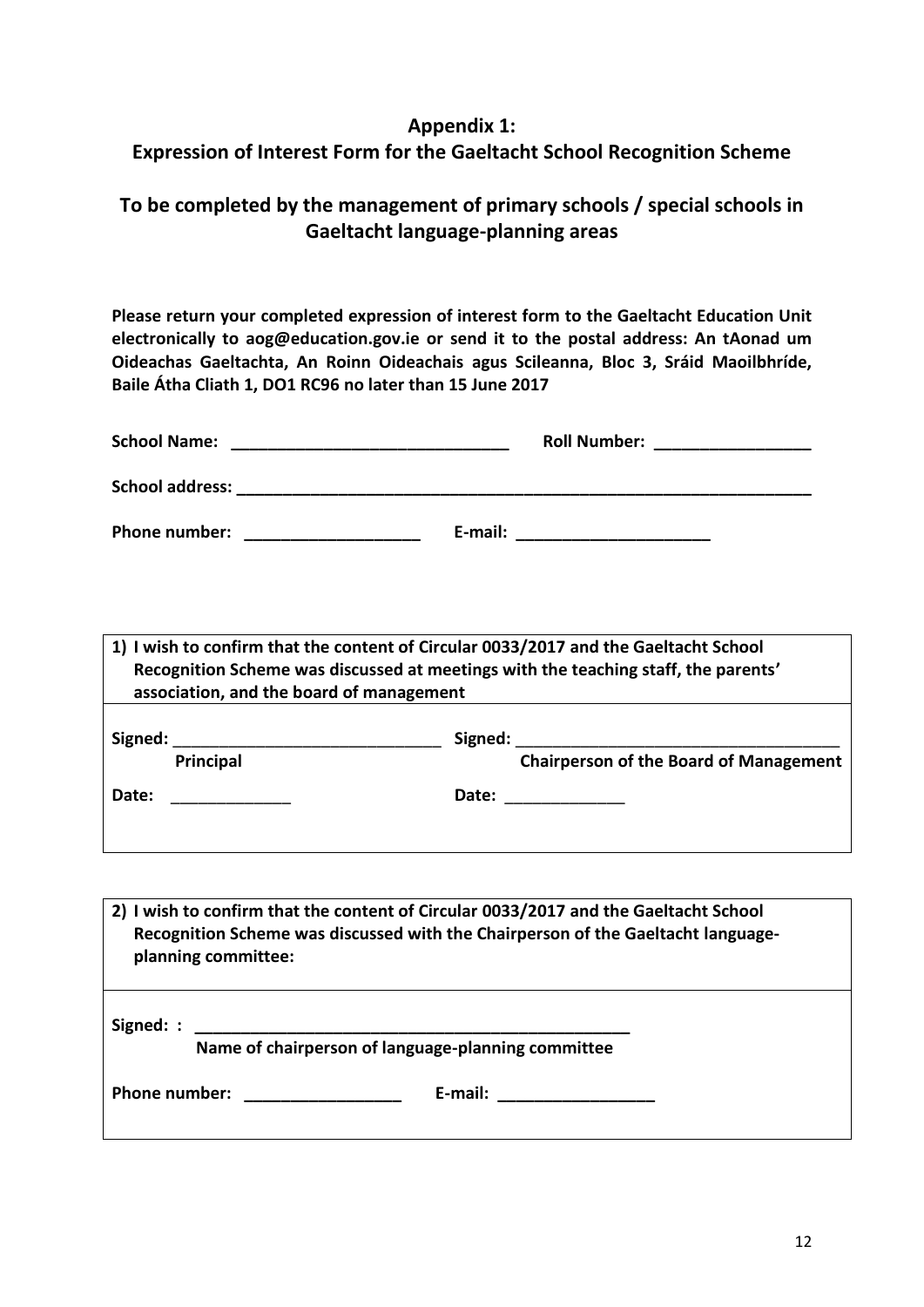- **3) As part of the expression of interest in the Gaeltacht School Recognition Scheme, please provide a short account on the following (max 200 words):**
	- a) The school's decision regarding participation in the Gaeltacht School Recognition Scheme
	- b) The steps which were taken to come to the decision to participate in the *Scheme*
	- c) Any initiatives which the school is currently involved in to promote the Irish language in the community
	- d) The contact the school has made with the committee responsible for the language plan in its Gaeltacht language-planning area to ensure that the committee is aware of the school's interest in participating in the *Scheme* to achieve Gaeltacht school status.

It is possible that the information provided by you in this form may become the subject of a request under the Freedom of Information (FOI) Act 2014, and this may lead to some or all of it being released to a requester. We are therefore requesting you, as part of your reply, to identify any information in your reply which you deem to be sensitive and exempt from release under the FOI Act. This will assist the Department of Education and Skills in the decision-making process if a FOI request is received.

## **4) I wish to REGISTER OUR SCHOOL'S EXPRESSION OF INTEREST in participating in the Gaeltacht School Recognition Scheme**

**Signed:** \_\_\_\_\_\_\_\_\_\_\_\_\_\_\_\_\_\_\_\_\_\_\_\_\_\_\_\_\_\_\_ **Signed:** \_\_\_\_\_\_\_\_\_\_\_\_\_\_\_\_\_\_\_\_\_\_\_\_\_\_\_\_\_\_\_\_  **Principal Chairperson of the Board of Management Date:** \_\_\_\_\_\_\_\_\_\_\_\_\_ **Date:** \_\_\_\_\_\_\_\_\_\_\_\_\_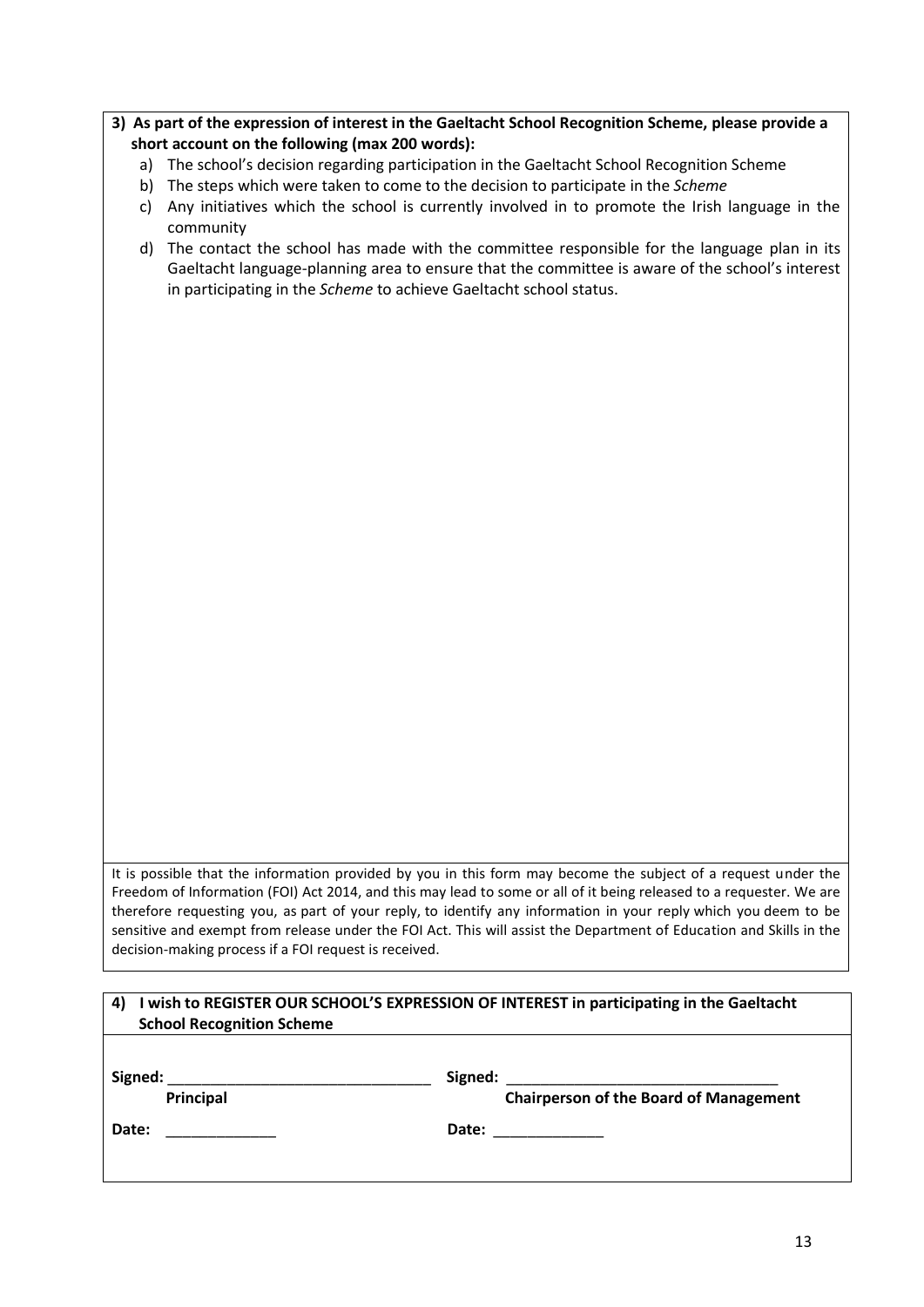

**Appendix 2:**

**Gaeltacht School Recognition Scheme Whole-school Action Plan for Improvement [Primary Schools & Special Schools in the Gaeltacht]**



**School name:**

**Roll number:**

**Period of Plan:**

**Date of ratification by Board of Management:**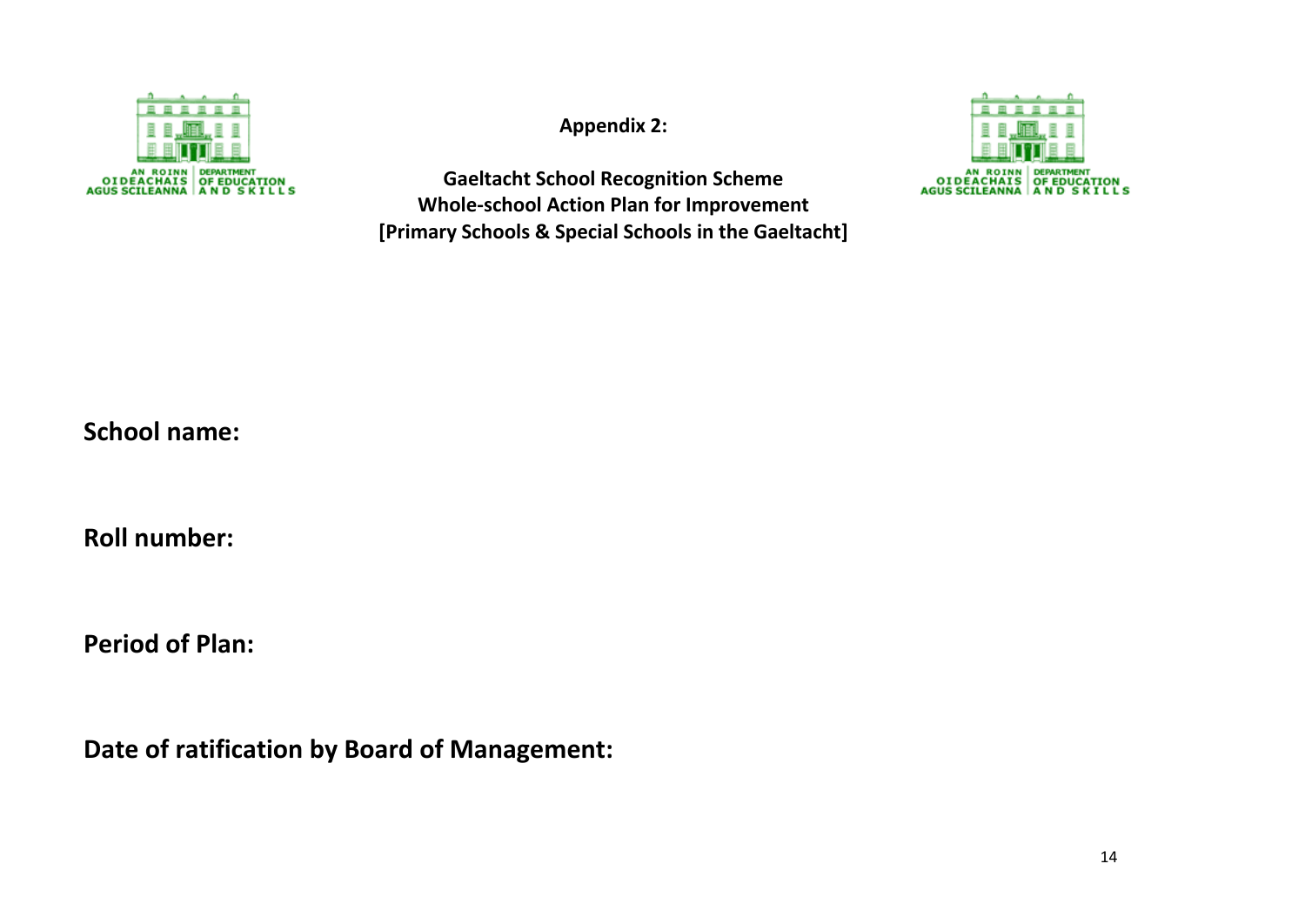# **Improvement programme informed by language-based criteria for recognition as a Gaeltacht primary school or Gaeltacht special school: Summary statement**

| <b>Whole-school Action Plan for Improvement</b><br><b>Summary</b>                                                                                                                            |                                                                                                                                                                                                                                                                                    |          |      |                     |       |                   |
|----------------------------------------------------------------------------------------------------------------------------------------------------------------------------------------------|------------------------------------------------------------------------------------------------------------------------------------------------------------------------------------------------------------------------------------------------------------------------------------|----------|------|---------------------|-------|-------------------|
| <b>Improvement targets:</b>                                                                                                                                                                  |                                                                                                                                                                                                                                                                                    |          |      |                     |       |                   |
|                                                                                                                                                                                              | Provide a clear summary account of the improvements that the school has planned to achieve as a result of the actions in the Whole-school Action Plan for Improvement. Attention is drawn                                                                                          |          |      |                     |       |                   |
| to the difference between improvement targets and the actions to be implemented in order to achieve those targets. (number the targets, beginning with 1. 2.3. below; the box will extend as |                                                                                                                                                                                                                                                                                    |          |      |                     |       |                   |
| needed. Reference should be made to the language-based criteria as set out in Circular 0033/2017.                                                                                            |                                                                                                                                                                                                                                                                                    |          |      |                     |       |                   |
| <b>Overall targets:</b>                                                                                                                                                                      |                                                                                                                                                                                                                                                                                    |          |      |                     |       |                   |
| 1.                                                                                                                                                                                           |                                                                                                                                                                                                                                                                                    |          |      |                     |       |                   |
| 2.                                                                                                                                                                                           |                                                                                                                                                                                                                                                                                    |          |      |                     |       |                   |
| 3,                                                                                                                                                                                           |                                                                                                                                                                                                                                                                                    |          |      |                     |       |                   |
| Actions related to specific targets:                                                                                                                                                         |                                                                                                                                                                                                                                                                                    |          |      |                     |       |                   |
|                                                                                                                                                                                              | State briefly the specific actions that are proposed in order to achieve the above overall targets. Further rows may be copied and pasted below or on the following page if required. Reference<br>should be made to the language-based criteria as set out in Circular 0033/2017. |          |      |                     |       |                   |
|                                                                                                                                                                                              | <b>Actions to address</b>                                                                                                                                                                                                                                                          | *Success |      |                     |       |                   |
| <b>Specific targets</b>                                                                                                                                                                      | specific targets                                                                                                                                                                                                                                                                   | criteria | Who? | Lead responsibility | When? | <b>Resources?</b> |
|                                                                                                                                                                                              |                                                                                                                                                                                                                                                                                    |          |      |                     |       |                   |
|                                                                                                                                                                                              |                                                                                                                                                                                                                                                                                    |          |      |                     |       |                   |
|                                                                                                                                                                                              |                                                                                                                                                                                                                                                                                    |          |      |                     |       |                   |
|                                                                                                                                                                                              |                                                                                                                                                                                                                                                                                    |          |      |                     |       |                   |
|                                                                                                                                                                                              |                                                                                                                                                                                                                                                                                    |          |      |                     |       |                   |
|                                                                                                                                                                                              |                                                                                                                                                                                                                                                                                    |          |      |                     |       |                   |
|                                                                                                                                                                                              |                                                                                                                                                                                                                                                                                    |          |      |                     |       |                   |
|                                                                                                                                                                                              |                                                                                                                                                                                                                                                                                    |          |      |                     |       |                   |
|                                                                                                                                                                                              |                                                                                                                                                                                                                                                                                    |          |      |                     |       |                   |
|                                                                                                                                                                                              |                                                                                                                                                                                                                                                                                    |          |      |                     |       |                   |
|                                                                                                                                                                                              |                                                                                                                                                                                                                                                                                    |          |      |                     |       |                   |
|                                                                                                                                                                                              |                                                                                                                                                                                                                                                                                    |          |      |                     |       |                   |
|                                                                                                                                                                                              |                                                                                                                                                                                                                                                                                    |          |      |                     |       |                   |
|                                                                                                                                                                                              |                                                                                                                                                                                                                                                                                    |          |      |                     |       |                   |
|                                                                                                                                                                                              |                                                                                                                                                                                                                                                                                    |          |      |                     |       |                   |
|                                                                                                                                                                                              |                                                                                                                                                                                                                                                                                    |          |      |                     |       |                   |
|                                                                                                                                                                                              |                                                                                                                                                                                                                                                                                    |          |      |                     |       |                   |
|                                                                                                                                                                                              |                                                                                                                                                                                                                                                                                    |          |      |                     |       |                   |

**\*Success criteria: How you know you have achieved the specific target**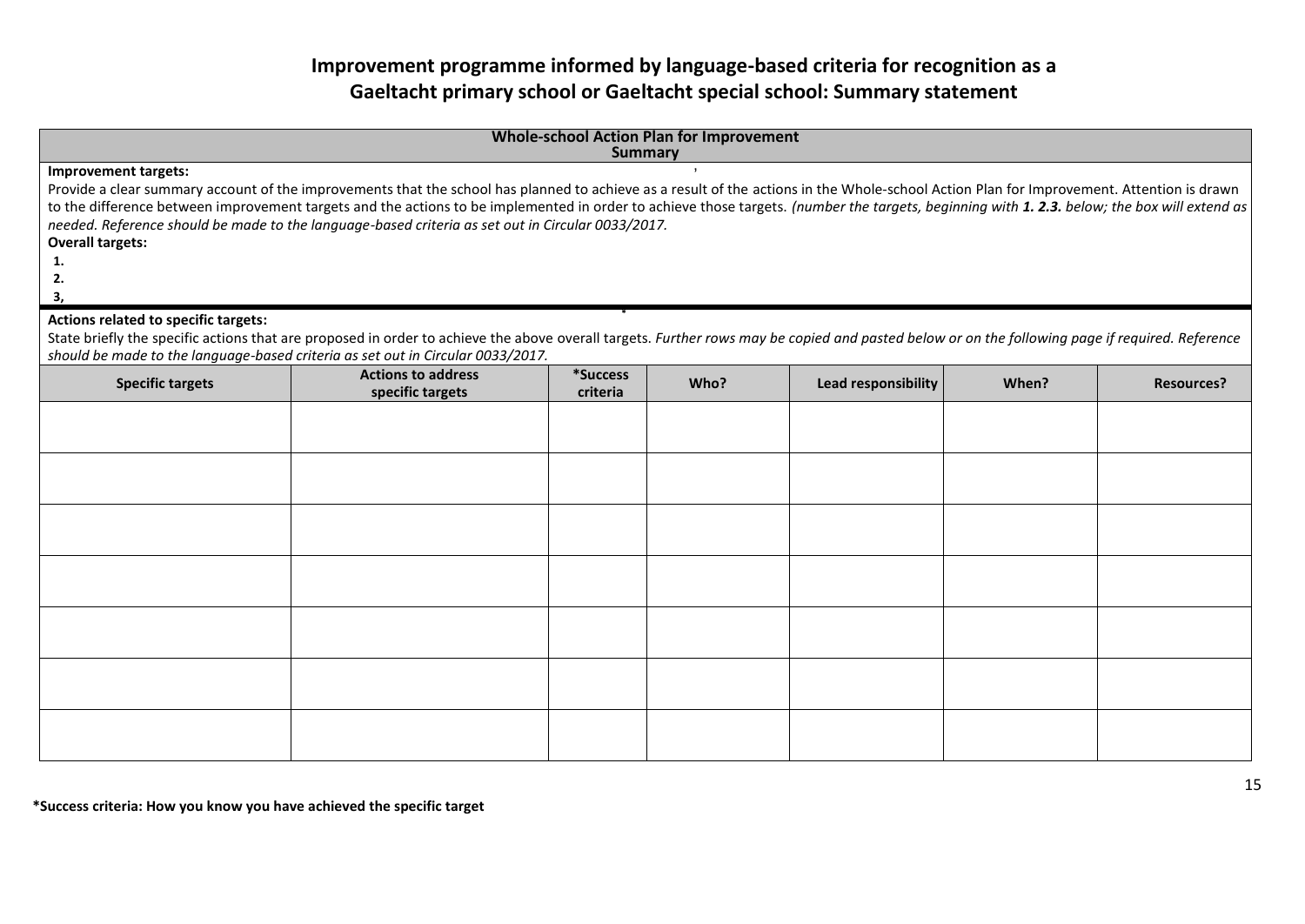# **Improvement programme informed by language-based criteria for recognition as a Gaeltacht primary school or Gaeltacht special school: Summary statement**

| <b>Specific target</b>                      | Actions to address specific targets                                                                                                                                                          | *Success<br>criteria | Who? | Lead<br>responsibility | When? | <b>Resources?</b> |
|---------------------------------------------|----------------------------------------------------------------------------------------------------------------------------------------------------------------------------------------------|----------------------|------|------------------------|-------|-------------------|
|                                             |                                                                                                                                                                                              |                      |      |                        |       |                   |
| <b>Monitoring:</b>                          | State briefly how progress will be monitored and at what intervals (monthly/termly/annually) over the period of the plan                                                                     |                      |      |                        |       |                   |
|                                             |                                                                                                                                                                                              |                      |      |                        |       |                   |
|                                             |                                                                                                                                                                                              |                      |      |                        |       |                   |
| <b>Overall Evaluation:</b>                  |                                                                                                                                                                                              |                      |      |                        |       |                   |
| using baseline data and targets as a guide. | State how the impact and effectiveness of the actions on the improvement targets (which are informed by the language-based criteria) will be evaluated at the end of the period of the plan, |                      |      |                        |       |                   |
|                                             |                                                                                                                                                                                              |                      |      |                        |       |                   |
|                                             |                                                                                                                                                                                              |                      |      |                        |       |                   |